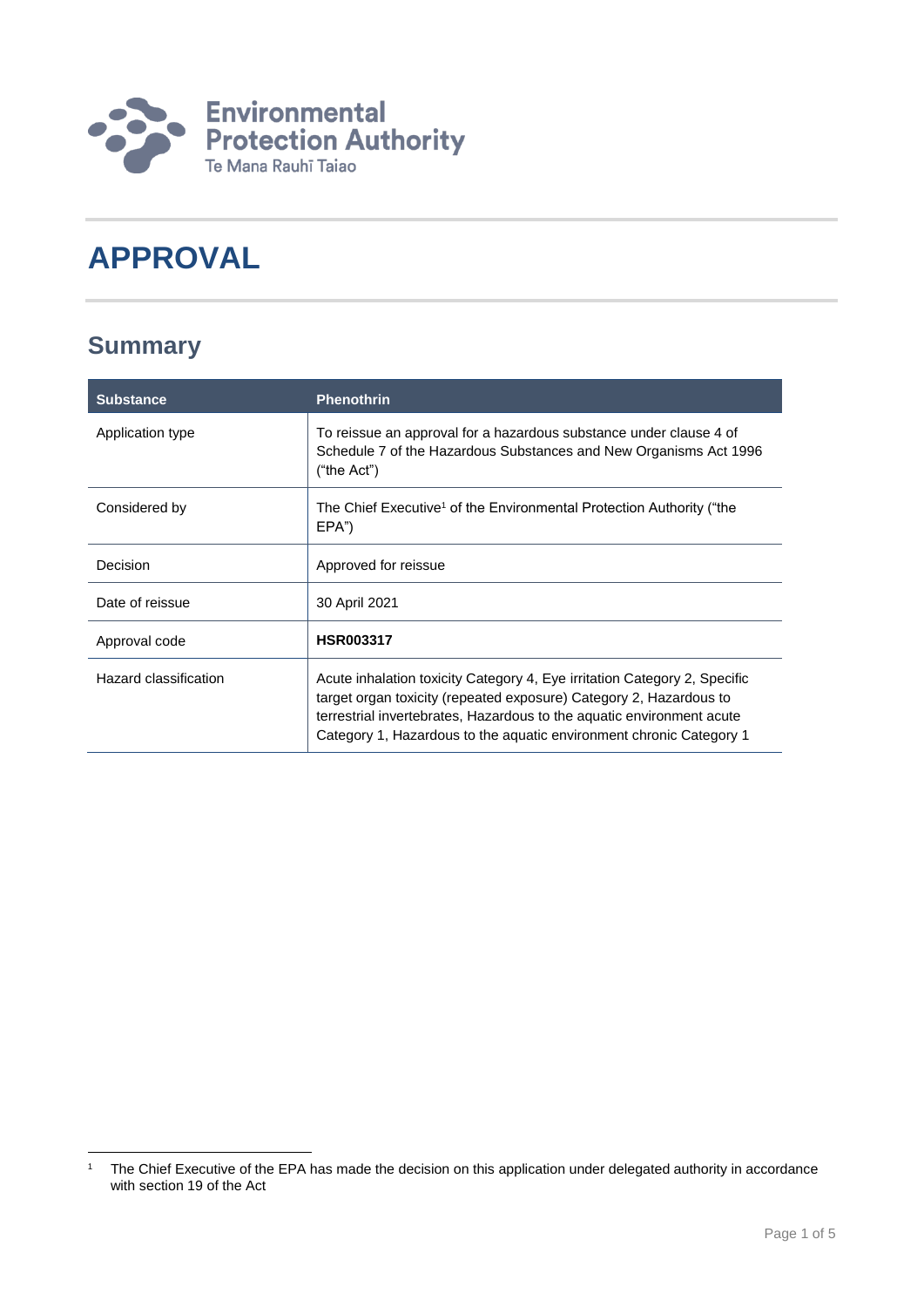### **Decision**

- 1.1. Pursuant to clause 4 of Schedule 7 of the Act, I have considered this approval to reissue.
- 1.2. I have considered the matters raised in sections 4 to 8 of the Act but, given the nature of the reissue is administrative, there are no further considerations required in order to achieve the purpose of the Act.
- 1.3. I consider it appropriate to reissue approval HSR003317 with the controls set out in the Appendix in accordance with clause 4 of Schedule 7 of the Act. Therefore the reissued approval is now made under section 29 of the Act, in accordance with clause 4(5) of Schedule 7, and Schedule 7 no longer applies to the reissued approval. Given the hazard classification system comes into effect from 30 April 2021, this decision will have effect from that date.
- 1.4. The transitional provisions of the Labelling Notice, Safety Data Sheets Notice and Packaging Notice apply to this reissued approval for the transitional period which begins on the date of reissue and ends on 30 April 2025.

Allearn Al

*Signed by:* **Date: 16 April 2021**

Dr Allan L Freeth **Chief Executive, EPA**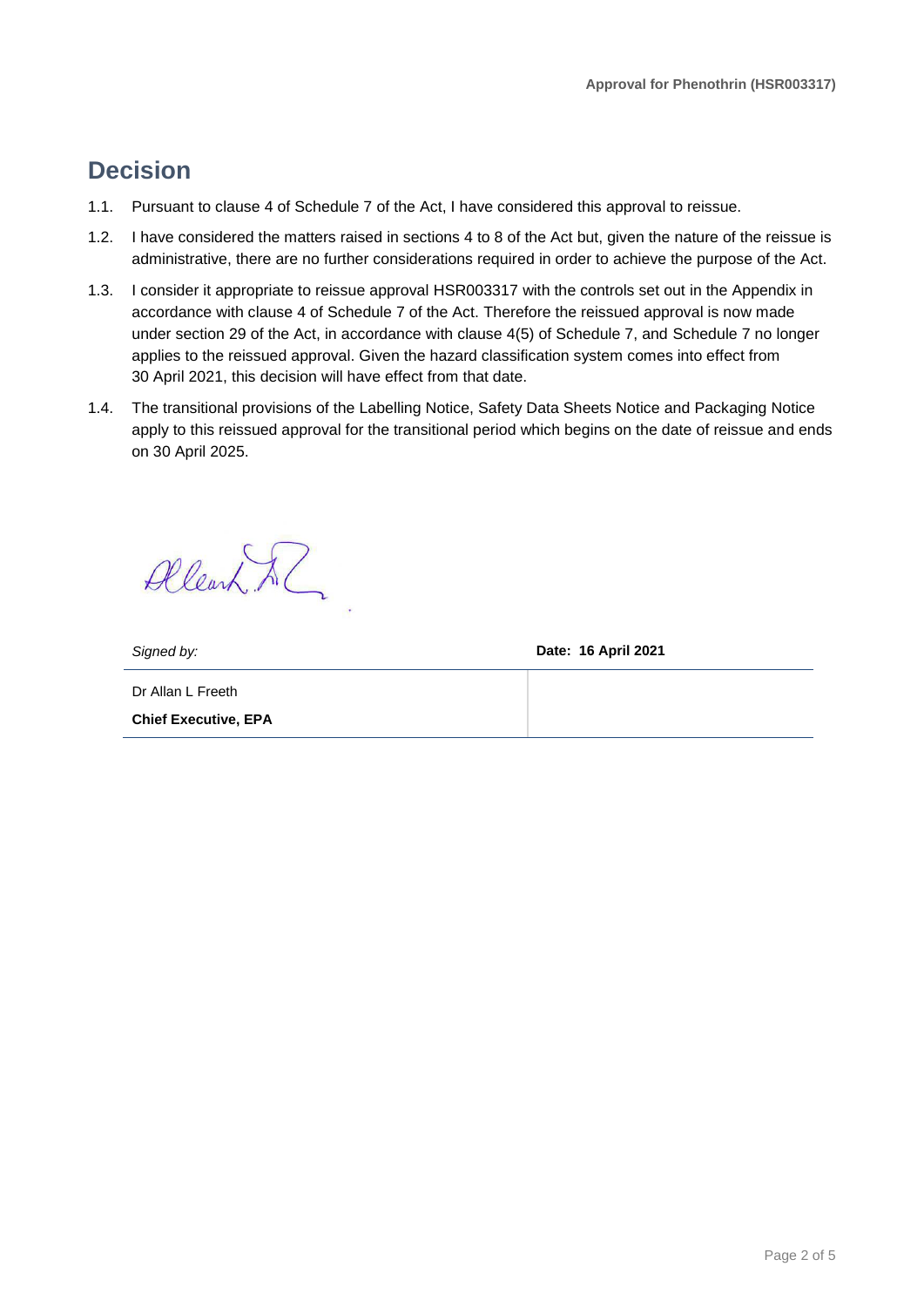## **Appendix: Controls applying to HSR003317**

### **Hazardous substances and new organisms (HSNO) default controls**

| <b>Control</b><br>code | <b>EPA Notice</b>                                         | <b>Notice / Part description</b>                                                               |
|------------------------|-----------------------------------------------------------|------------------------------------------------------------------------------------------------|
| LAB                    | Labelling Notice 2017                                     | Requirements for labelling of hazardous substances                                             |
| <b>PKG</b>             | Packaging Notice 2017                                     | Requirements for packaging of hazardous substances                                             |
| <b>SDS</b>             | Safety Data Sheets Notice 2017                            | Requirements for safety data sheets for hazardous<br>substances                                |
| <b>DIS</b>             | Disposal Notice 2017                                      | Requirements for disposing hazardous substances                                                |
| HPC <sub>1</sub>       | Hazardous Property Controls Notice<br>2017 Part 1         | <b>Preliminary provisions</b>                                                                  |
| HPC <sub>3</sub>       | <b>Hazardous Property Controls Notice</b><br>2017 Part 3  | Requirements for hazardous substances in a place<br>other than a workplace                     |
| HPC4A                  | <b>Hazardous Property Controls Notice</b><br>2017 Part 4A | Substances that are hazardous to the environment: Site<br>and storage controls                 |
| HPC4B                  | Hazardous Property Controls Notice<br>2017 Part 4B        | Use of substances that are hazardous to the<br>environment                                     |
| HPC4C                  | Hazardous Property Controls Notice<br>2017 Part 4C        | Qualifications required for application of substances<br>that are hazardous to the environment |

#### **HSNO additional controls and modifications to controls**

| Active<br>Additional<br>(1)<br>Any person who-<br>ingredient<br>control                                                                                                                                                                                                                                                                                                                                                                                                                                                                                                                                                                                                                                                                                                                                 |  |
|---------------------------------------------------------------------------------------------------------------------------------------------------------------------------------------------------------------------------------------------------------------------------------------------------------------------------------------------------------------------------------------------------------------------------------------------------------------------------------------------------------------------------------------------------------------------------------------------------------------------------------------------------------------------------------------------------------------------------------------------------------------------------------------------------------|--|
| manufactures or imports into New Zealand this hazardous<br>(a)<br>notification -<br>substance, which that person has not previously manufactured or<br>requirements<br>imported on or before 1 July 2006; or<br>for<br>notification of<br>had previously manufactured or imported this hazardous<br>(b)<br>pesticide and<br>substance on or before 1 July 2006, but that person has since<br>modified the manufacturing process or changed the source of<br>veterinary<br>medicine<br>manufacture for that hazardous substance,<br>active<br>must provide to the Authority in writing the information required by<br>ingredients<br>subclauses $(3)$ and $(4)$ .<br>(2)<br>The information required by subclause (1) must be provided—<br>in the case of a substance that is manufactured in New<br>(a) |  |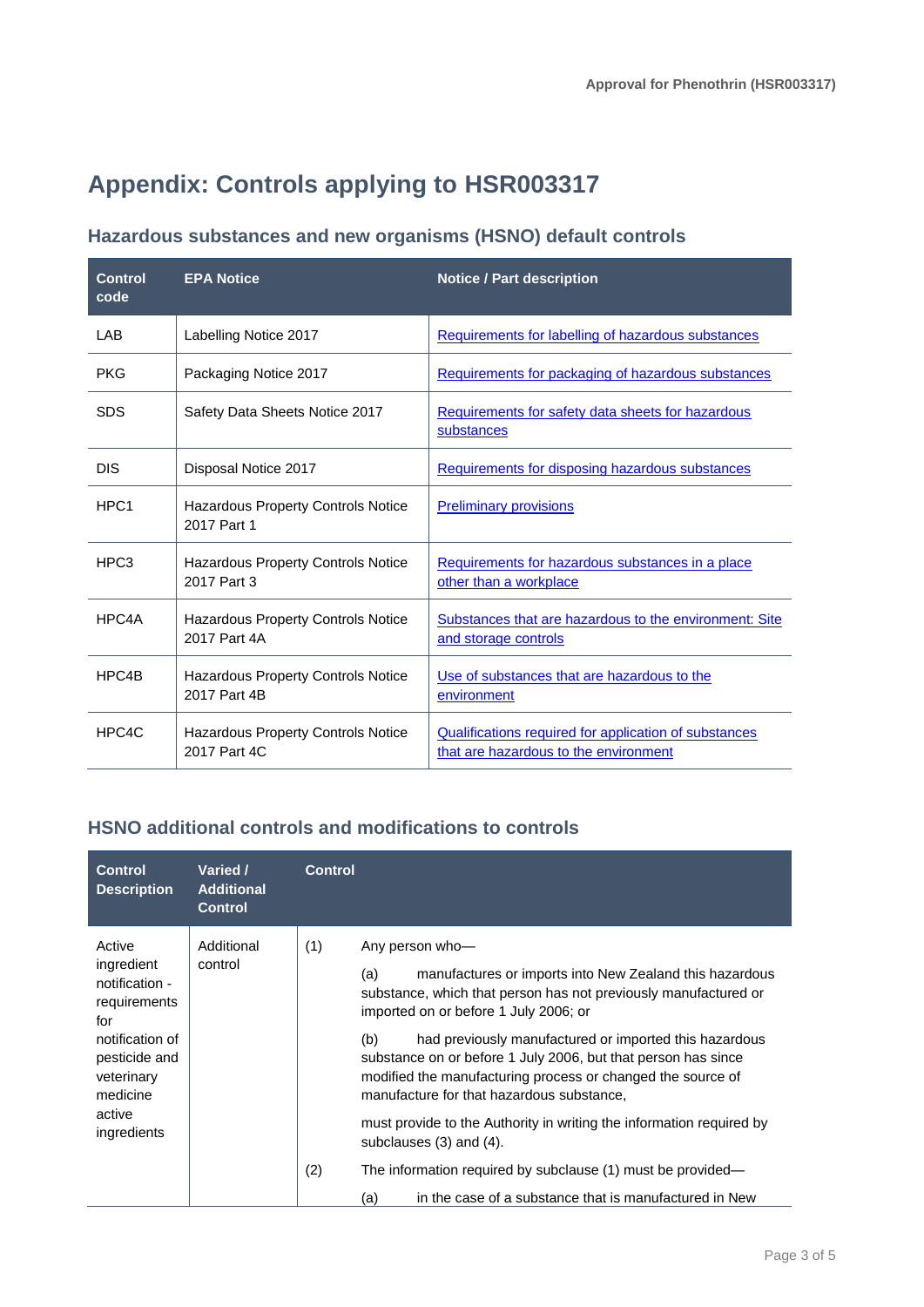| <b>Control</b><br><b>Description</b> | Varied /<br><b>Additional</b><br><b>Control</b> | <b>Control</b>  |                                                                                                                                                                                                                                                                                                                                                                                  |
|--------------------------------------|-------------------------------------------------|-----------------|----------------------------------------------------------------------------------------------------------------------------------------------------------------------------------------------------------------------------------------------------------------------------------------------------------------------------------------------------------------------------------|
|                                      |                                                 |                 | Zealand prior to that substance being sold to another person or<br>used in accordance with clause 1 of Schedule 3; or                                                                                                                                                                                                                                                            |
|                                      |                                                 |                 | (b)<br>in the case of a substance that is imported into New<br>Zealand, prior to that substance being imported; and                                                                                                                                                                                                                                                              |
|                                      |                                                 |                 | (c)<br>in the case of a substance to which subclause $(1)(b)$<br>applies-                                                                                                                                                                                                                                                                                                        |
|                                      |                                                 |                 | (i)<br>each and every time the manufacturing process<br>or source of manufacture is changed; and                                                                                                                                                                                                                                                                                 |
|                                      |                                                 |                 | (ii)<br>include equivalent information for the substance<br>that was produced by the manufacturing process before it<br>was modified, or supplied by the previous source of<br>manufacture, if such information has not previously been<br>provided to the Authority.                                                                                                            |
|                                      |                                                 | (3)             | The information to be provided is-                                                                                                                                                                                                                                                                                                                                               |
|                                      |                                                 |                 | the name and address of the manufacturer of the<br>(a)<br>substance;                                                                                                                                                                                                                                                                                                             |
|                                      |                                                 |                 | (b)<br>the specification of the substance including either-                                                                                                                                                                                                                                                                                                                      |
|                                      |                                                 |                 | the full name, including relevant citation, of the<br>(i)<br>national and/or international standard(s) set by an<br>international scientific or regulatory body recognised by the<br>Authority with which the substance complies, and evidence<br>to support this; or                                                                                                            |
|                                      |                                                 |                 | (ii)<br>the manufacturer's specifications including purity<br>of the hazardous substance, isomeric ratio where<br>applicable, maximum impurity content and evidence to<br>support these, including details of analytical methods used.<br>Where the substance is produced at more than one<br>manufacturing site, this information must be provided for<br>each site separately; |
|                                      |                                                 |                 | the identity of any impurity, its origin, and the nature of its<br>(c)<br>relationship to the active component-                                                                                                                                                                                                                                                                  |
|                                      |                                                 |                 | (i)<br>in the case of this substance, when the impurity is<br>present at a concentration of 10 g/kg or more;                                                                                                                                                                                                                                                                     |
|                                      |                                                 |                 | (d)<br>the identity of any impurity that is known to be of<br>toxicological concern, its origin, and the nature of its relationship to<br>the active component-                                                                                                                                                                                                                  |
|                                      |                                                 |                 | (i)<br>in the case of this substance, when the impurity is<br>present at a concentration of less than 10 g/kg.                                                                                                                                                                                                                                                                   |
|                                      |                                                 | (4)<br>include- | Information on an impurity that is required under subclause (3) must                                                                                                                                                                                                                                                                                                             |
|                                      |                                                 |                 | its chemical name;<br>(a)                                                                                                                                                                                                                                                                                                                                                        |
|                                      |                                                 |                 | (b)<br>its Chemical Abstract Service Registry number (if<br>available); and                                                                                                                                                                                                                                                                                                      |
|                                      |                                                 |                 | its maximum concentration in the substance.<br>(c)                                                                                                                                                                                                                                                                                                                               |